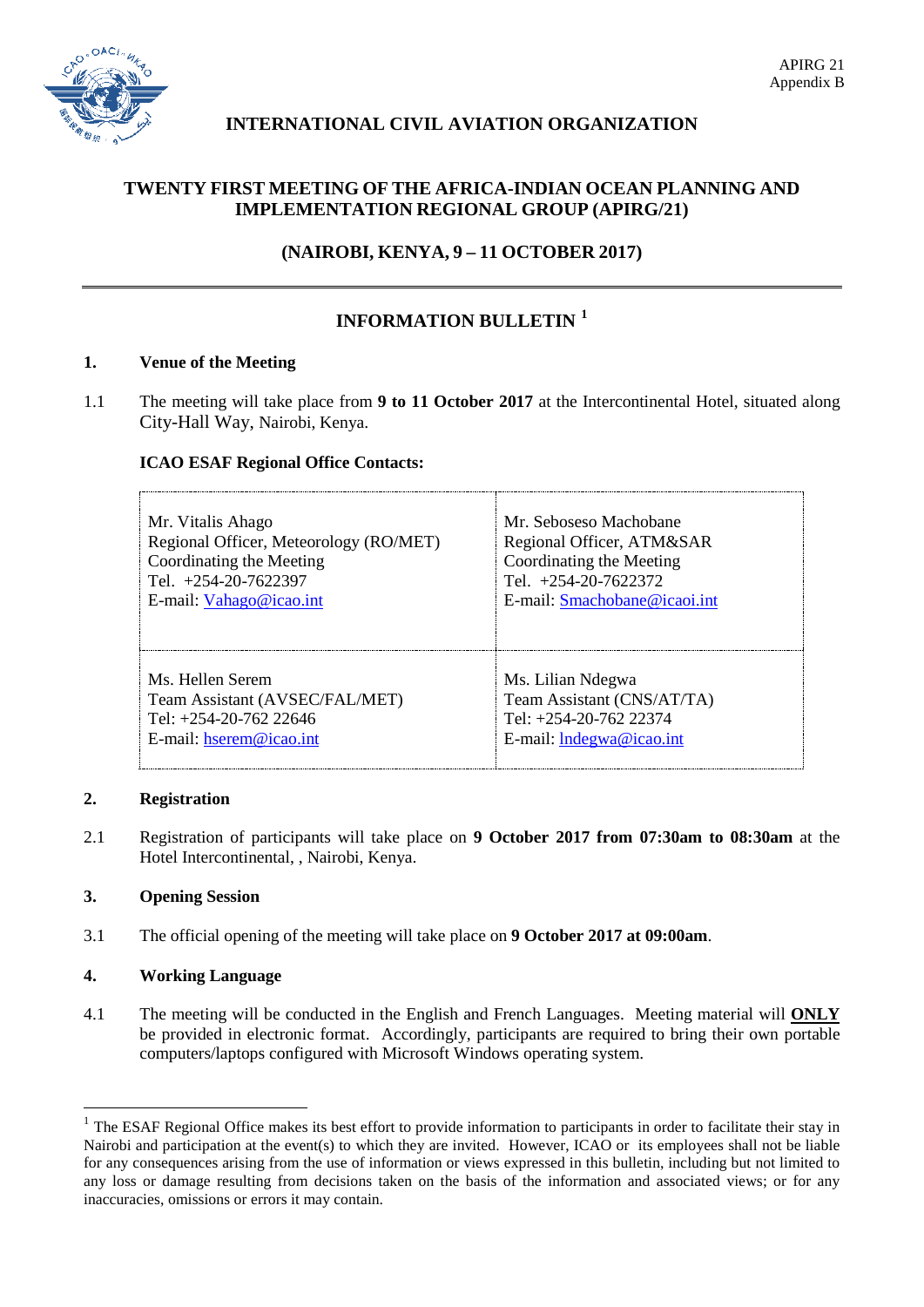## **5. Transport**

#### **5.1** *From the Airport*

Taxis are available from the airport to the city centre and the fare is normally between Kshs.2000 to 2500. However, it is advisable to agree on the fare before getting into the vehicle. Enquiries may be made at the airport information desks/counters upon arrival.

#### **6. Hotel Information**

7.1 Participants are requested to make their own hotel reservations and indicate that they are attending an ICAO meeting in order to take advantage of the special accommodation rates. A list of recommended hotels/lodges is attached at the end of this bulletin.

#### **8. Entry Visa**

8.1 Participants are advised to ascertain at the respective Embassies whether or not they are exempt from the Kenyan entry visa requirement. Kenya visas may be obtained from the Kenya High Commissions or Embassies. In applying for the visa, it is advisable to produce the letter of invitation from ICAO, together with other documents which may be required by the High Commission or Embassy. **It is important to apply for visas well in advance to avoid delays and inconveniences.**

#### *NOTE*

## *Participants from referred countries: Eritrea, Libya and Somalia are required to submit the following documents to ESAF Regional Office at least one and a half months prior to the meeting:*

- *1) Copy of national Passport (valid at for least 6 months).*
- *2) Electronic copies of passport photo (JPEG FORMAT scanned in high resolution of at least 150kb).*
- *3) An application form for visa which need to be filled and signed by the participants (Form 22 can be obtained from [http://www.kenya.org.za/forms/VisaApplicationForm.pdf\)](http://www.kenya.org.za/forms/VisaApplicationForm.pdf).*
- *4) A letter from your State indicating that you have been nominated to attend the meeting.*
- *5) Provide a copy of Itinerary indicating arrival/departure dates and how your accommodation/incidental expenses will be met.*

#### *Note: ICAO ESAF cannot accept responsibility for applications submitted less than the stipulated one month prior to travel*

#### **9. Health**

- 9.1 It is strongly recommended that participants should have travel insurance (including health) for the duration of their stay in Kenya. Participants should particularly ensure that their insurance is applicable in Kenya. Furthermore, they should carry evidence of current health/hospitalization insurance such as cards that may be produced to health institutions should the need arise. Participants are also encouraged to provide information during registration, on their next of kin who may be contacted on behalf of the participant should the need arise.
- 9.2 Presentation of a valid **yellow fever certificate** at the point of entry is required for persons who originate from or have travelled to States where yellow fever is described by the World Health Organization (WHO), as endemic, including the following States: *Angola, Benin, Burkina Faso, Burundi, Comoros, Central African Republic, Chad, Congo, DRC, Ivory Coast, Ethiopia, Gabon, Gambia, Ghana, Guinea Bissau, Guinea Equatorial, Liberia, Mali, Mauritania, Mozambique, Niger, Nigeria, Somalia, Congo, Rwanda, São Tomé and Principe, Senegal, Sierra Leone, Tanzania, Togo and Uganda.*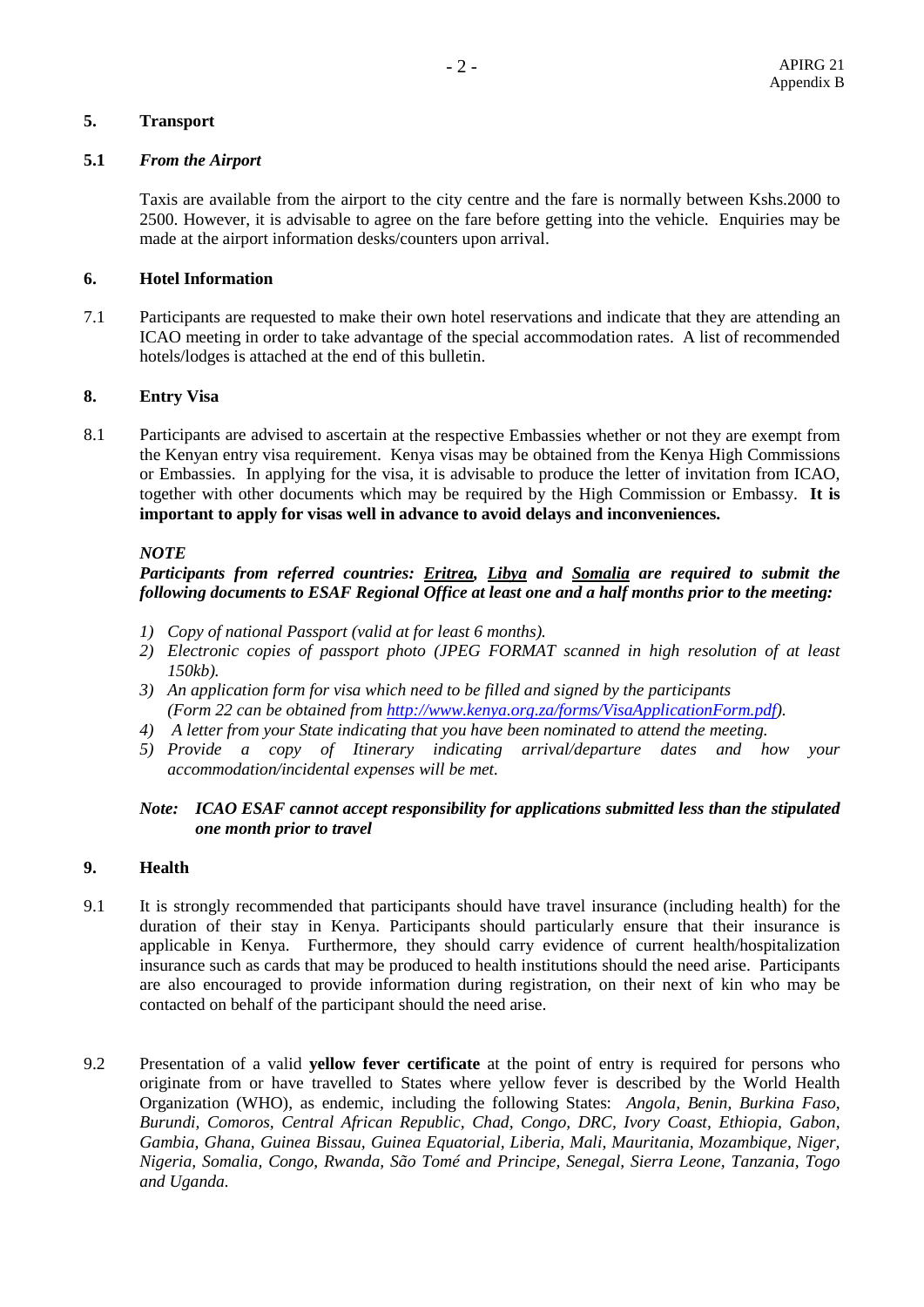9.3 Persons who fail to produce a valid yellow fever vaccination certificate to the port health officials may be required to take the vaccination at the point of entry against payment of US\$15 (subject to change by the appropriate authority). The officials may take other action in accordance with applicable regulations and procedures. For more information participants may wish to visit the World Health Organization (WHO) website <http://www.who.int/ith/> for information on Kenya.

#### **10. Weather**

- 10.1 While Nairobi is very close to the Equator (about  $1.3<sup>0</sup>$  S), it is located at a relatively high elevation of about 5000 feet (1524m) above mean sea level. In October the mean minimum/maximum temperatures are between 24.7°C and 12.5°C.
- 10.2 Nairobi local time is GMT+3.

## **11. Local Currency and Foreign Exchange Rates**

- 11.1 The basic unit of currency is the Kenyan shilling (Kshs.), which is divided into 100 cents. There are silver and bronze coins of 1, 5, 10, 20 and 40 shillings. Notes are issued in denominations of 50, 100, 200, 500 and 1000 shillings.
- 11.2 The Kenya shilling exchange rates are determined by the interbank trade which varies daily. Participants may wish to obtain current information from the internet.
- 11.3 Commercial banks and forex bureaux provide exchange facilities. Most banks are open between 9.00 am to 4.00 pm from Monday to Friday and between 9.00 am to 12.00 noon on the first and last Saturday of the month. Some forex bureaux may be open outside these hours. Hotels also offer exchange facilities but at an extra fee and/or less favourable rates. On arrival at Jomo Kenyatta International Airport (JKIA), forex services are available within customs hall, from 7.00 am to midnight.

#### **12. Telephones**

12.1 Worldwide direct connections are available, using the international code or telephone operator as necessary. From outside Kenya, dial 254 followed by the area code (for landline numbers) and the required number. There are four (4) cellular phone (mobile) operators in Kenya: Airtel, Orange, Safaricom and YU.

#### **13. Security**

13.1 Participants are advised to visit the UNON website [http://www.unon.org](http://www.unon.org/) and click on "Security" Advice" for the latest information. As in many large cities, crime is prevalent within Nairobi. It is advisable to check with the hotel reception regarding security within the surrounding areas. It is also advisable to use taxis or transport arranged by the hotel reception to visit shopping complexes, to go sightseeing or to travel for any other purpose.

- - - - - - - - -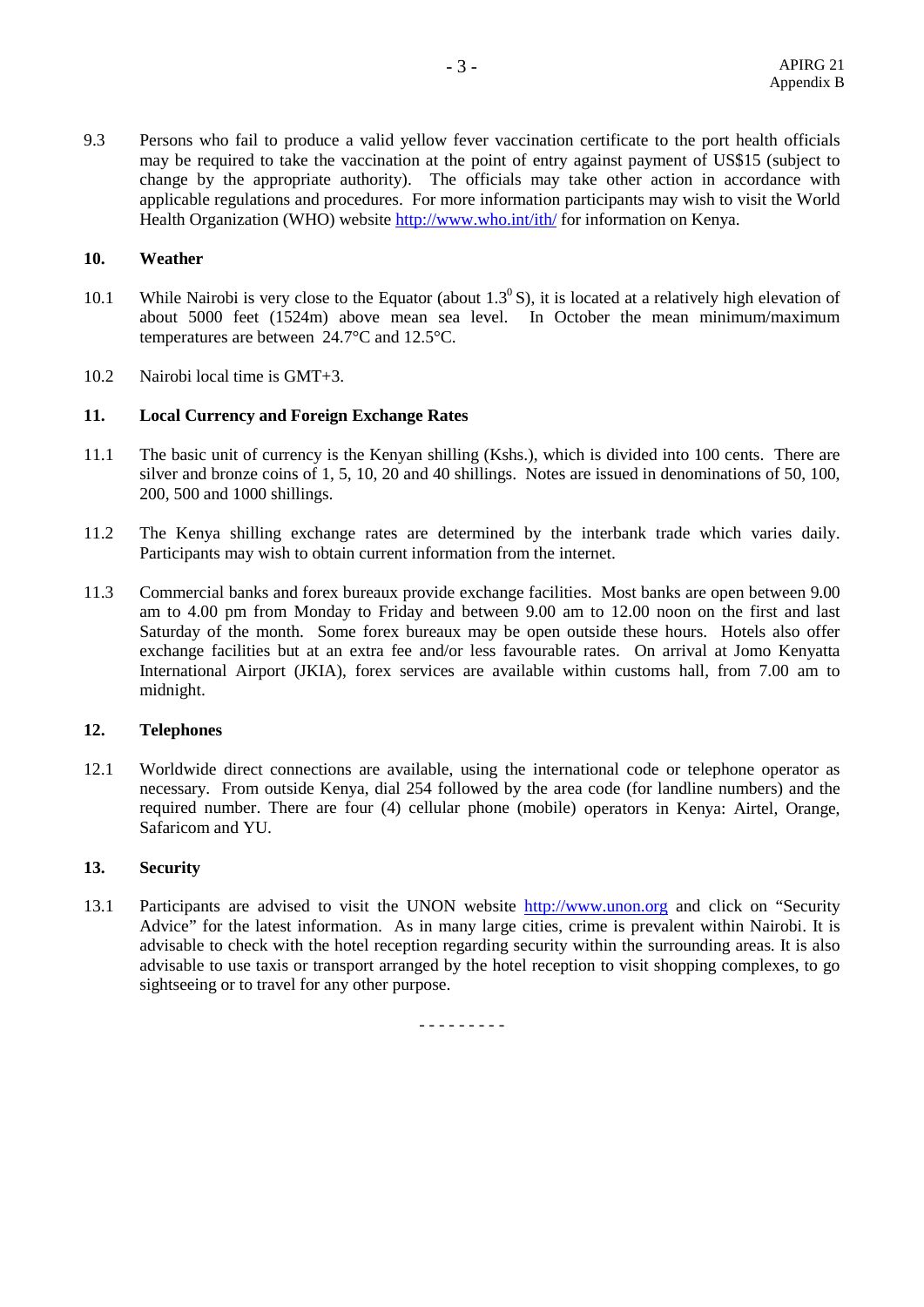

# **INTERNATIONAL CIVIL AVIATION ORGANIZATION (ICAO) EASTERN AND SOUTHERN AFRICAN OFFICE (ESAF)**

# **A LIST OF RECOMMENDED HOTELS IN AND AROUND THE NAIROBI CENTRAL BUSINESS AREA AND GUEST HOUSES NEAR ICAO/UN WHICH OFFER UN/CORPORATE RATES**

| Hotel                               | <b>Rates</b>                                                                          | <b>Address</b> /<br><b>Location</b> | E-mail                                                                                  | <b>Telephone</b>                       | <b>Telefax</b>             | Distance to<br>Intercontinental |
|-------------------------------------|---------------------------------------------------------------------------------------|-------------------------------------|-----------------------------------------------------------------------------------------|----------------------------------------|----------------------------|---------------------------------|
|                                     |                                                                                       |                                     |                                                                                         |                                        |                            | <b>Hotel Nairobi</b>            |
| <b>BOMA INN</b><br>Nairobi***       | S 170US\$<br>D 215 US\$<br>B&B, inclusive of all<br>Taxes                             | Near the<br>Airport                 | reservations@theboma.co.ke<br>www.theboma.co.ke                                         | 254 20 3904000                         |                            | 5.8 Km                          |
| <b>Crowne Plaza</b><br>Nairobi***** | <b>SBB: 205 US\$</b><br><b>DBB: 230 US\$</b><br>B&B, inclusive of all<br><b>Taxes</b> | <b>Upper Hill</b><br>(Downtown)     | reservations@cpnairobi.com<br>www.cpnairobi.com                                         | $254(0)$ 20-<br>2746000                | 254 (0) 20-2746100         | 3.6 Km                          |
| Eka Hotel ****                      | SR: US\$ 190<br>JS: US\$ 212<br>B&B, taxes included                                   | Near the<br>Airport                 | reservations@ekahotel.com<br>www.ekahotel.com                                           | 254 20<br>704493090                    |                            | 5.9 Km                          |
| <b>Fairmont The</b><br>Norfolk***** | <b>SBB: 246 US\$</b><br><b>DBB: 246US\$</b><br>B&B, inclusive of all<br>Taxes         | Harry Thuku<br>Road, Nairobi,       | kenya.reservations@fairmont.co<br>m<br>www.fairmont.com                                 | 254(0)20<br>2265000/<br>2216940/225900 | 254(0)20<br>2216796/336742 | 2.2 Km                          |
| <b>Hemingways</b><br>Nairobi*****   | S 230 US\$<br>D 285 US\$<br>B B&B, inclusive of all<br>Taxes                          | <b>Outside City</b><br>Center       | central reservations@hemingways<br>-collection.com<br>www.hemingways-<br>collection.com | 254 722 204 251                        |                            | 24.2 Km                         |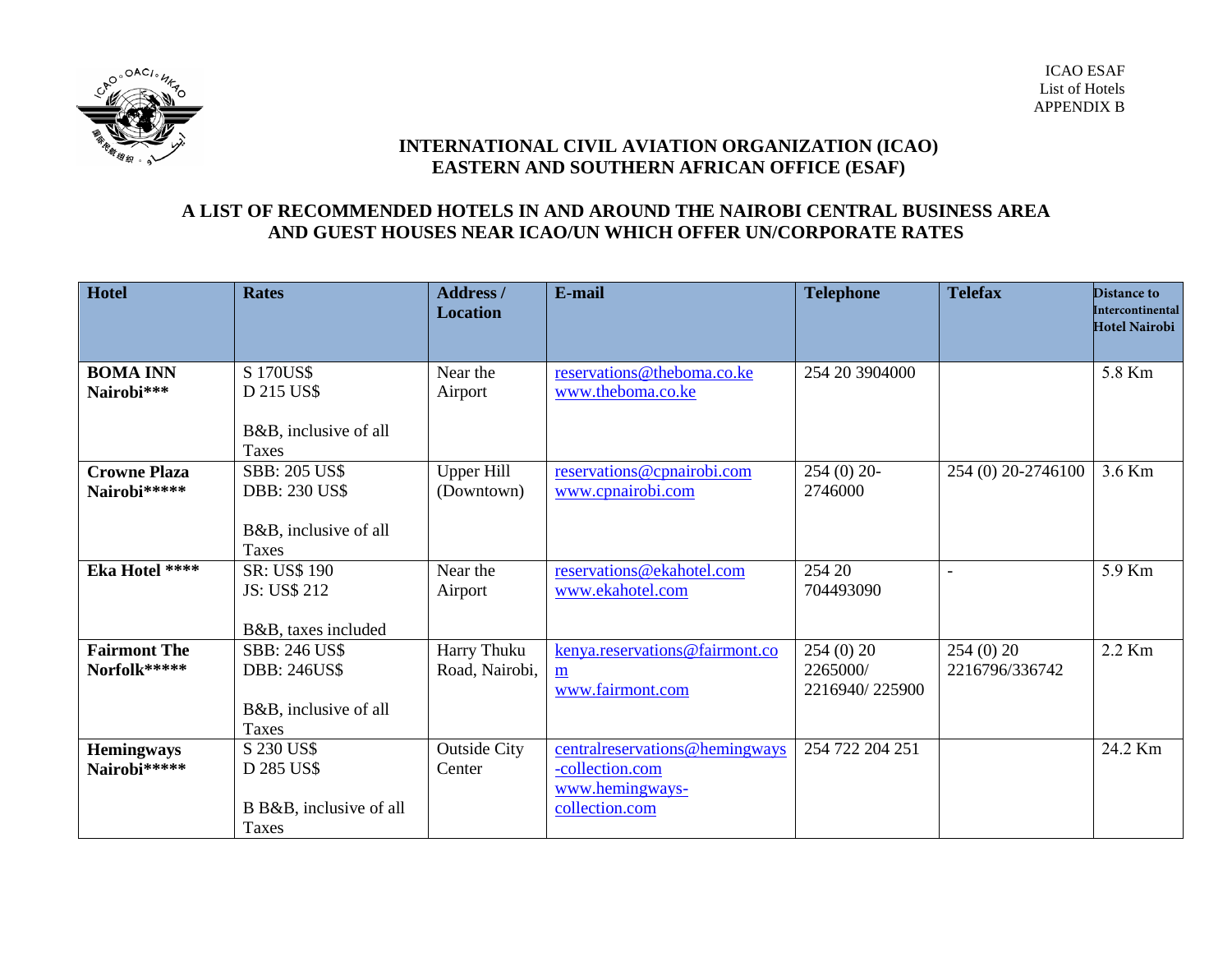| Hotel                                   | <b>Rates</b>                                                                          | <b>Address /</b><br><b>Location</b>    | E-mail                                                                        | <b>Telephone</b>                                                        | <b>Telefax</b>             | <b>Distance to</b><br>Intercontinental<br>Hotel Nairobi |
|-----------------------------------------|---------------------------------------------------------------------------------------|----------------------------------------|-------------------------------------------------------------------------------|-------------------------------------------------------------------------|----------------------------|---------------------------------------------------------|
| <b>Hilton Hotel****</b>                 | 175 US\$<br>SBB:<br>DBB:<br>215 US\$<br>B&B, inclusive of all<br><b>Taxes</b>         | Mama Ngina<br>street,<br>Nairobi,      | Reservations.nairobi@hilton.com<br>www.hilton.com                             | 254(0)20<br>2790000                                                     | 254(0)20<br>250099/2226477 | 750 m                                                   |
| <b>Intercontinental</b><br>Nairobi***** | <b>SBB: 210 US\$</b><br><b>DBB:245 US\$</b><br>B B&B, inclusive of all<br>Taxes       | Cr. City Hall<br>Way, Uhuru<br>Highway | reservations@icnairobi.com<br>www.intercontinental.com/nairob<br>$\mathbf{i}$ | 254 (0) 20 320 00<br>000<br>Cell: +254 710<br>800 409                   | 254 (0) 20 320 00<br>036   | Venue                                                   |
| Jacaranda Hotel -<br>Nairobi****        | <b>SBB: 160 US\$</b><br><b>DBB:198 US\$</b><br>B&B, inclusive of all<br>Taxes         | Chiromo<br>Road,<br>Westlands          | cro@jacarandahotels.com<br>www.jacarandahotels.com                            | $254(0)$ 20<br>4448713/4/5/6/7<br>Mob: 254 722<br>205486/<br>722722633/ | 254 (0) 20 4452117         | 3.8 Km                                                  |
| <b>Laico Regency</b><br>Hotel****       | Deluxe S: 175 US\$<br>Deluxe D: 200 US\$<br>B&B, inclusive of all<br><b>Taxes</b>     | Loita Street,<br>Uhuru<br>Highway      | reservations@laico-regency.com<br>www.laico-regecncy.com                      | 254(0)20<br>2211199                                                     | 254 (0) 20 2217120         | 700 m                                                   |
| Nairobi Safari<br>$Club***$             | <b>SBB: 170 US\$</b><br><b>DBB: 190 US\$</b><br>B&B, inclusive of all<br><b>Taxes</b> | University<br>Way/Koinang<br>e Street  | reservations@nairobisafariclub.c<br>om<br>www.nairobisafariclub.com           | 254(0)20<br>2821000                                                     | 254(0)20<br>215137/224625  | $850 \text{ m}$                                         |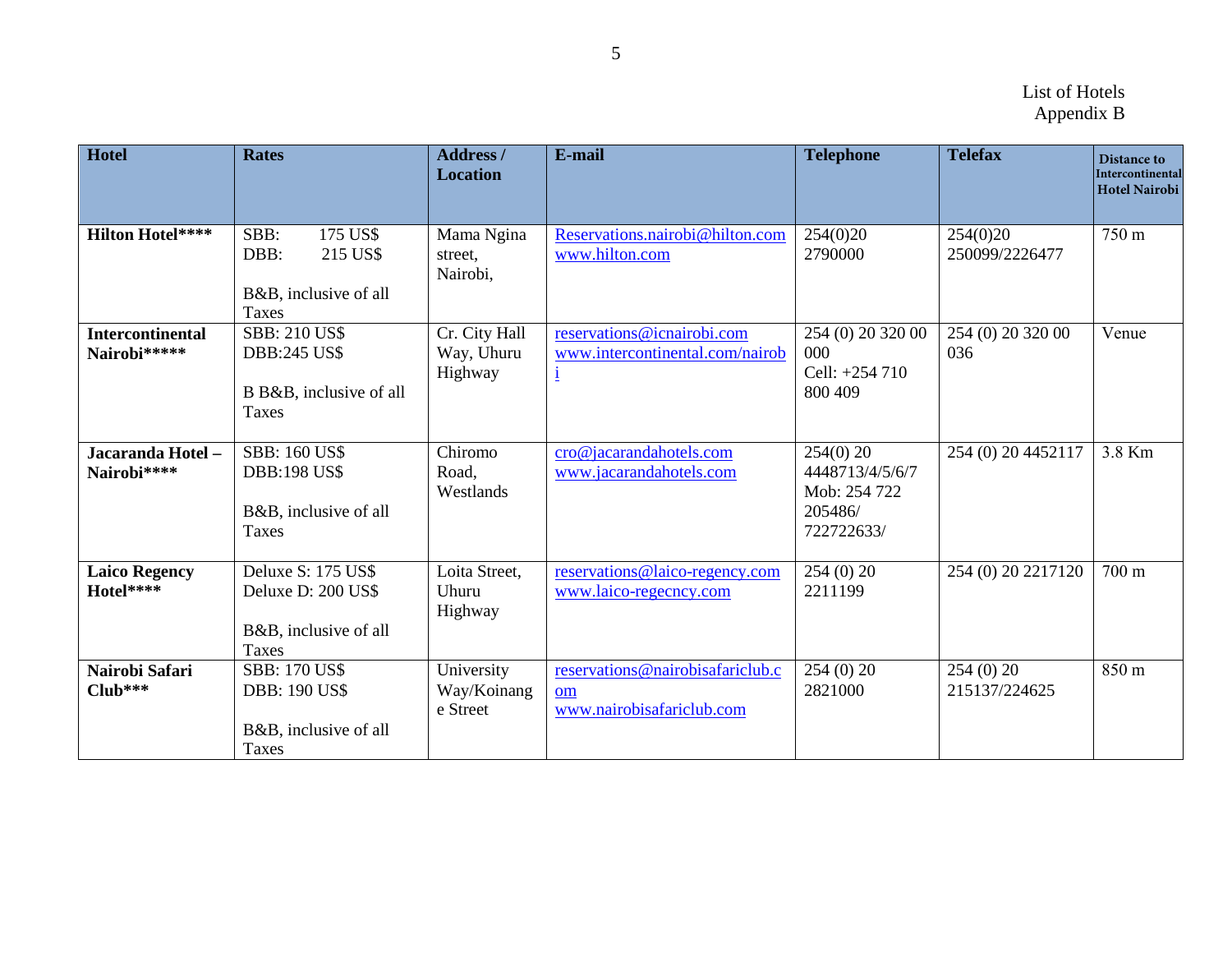| <b>Hotel</b>                                         | <b>Rates</b>                                                                      | <b>Address /</b><br><b>Location</b>   | E-mail                                                                                            | <b>Telephone</b>                                                         | <b>Telefax</b>         | <b>Distance to</b><br>Intercontinental<br><b>Hotel Nairobi</b> |
|------------------------------------------------------|-----------------------------------------------------------------------------------|---------------------------------------|---------------------------------------------------------------------------------------------------|--------------------------------------------------------------------------|------------------------|----------------------------------------------------------------|
| Ole-Sereni<br>Hotel*****<br>(confirmed/n July<br>(3) | <b>SBB: 220 US\$</b><br><b>DBB: 270 US\$</b><br>B&B, inclusive of all<br>Taxes    | Off Mombasa<br>Road                   | reservations@ole-<br>serenihotel.com<br>www.ole-serenihotel.com                                   | $254(0)$ 20<br>3901000/5036000<br>Mob: 254-732-<br>191-000               |                        | 13.6 Km                                                        |
| Panari Hotel****                                     | S: 170 US\$<br>D: 210 US\$<br>B&B, inclusive of all<br><b>Taxes</b>               | Mombasa<br>Road<br>Near Airport       | reservations@panarihotels.com<br>www.panarihotels.com                                             | 254 (0) 20 394<br>6000/828990/<br>Mob: 254 722<br>474 836/733 474<br>836 | 254 (0) 20 8 289 85    | 7.8 Km                                                         |
| <b>Safari Park</b><br>Hotel****                      | S Deluxe: 190 US\$<br>D Deluxe: 240 US\$<br>B&B, inclusive of all<br><b>Taxes</b> | Kasarani off<br>Thika Road            | reservations@safariparkhotel.co.<br>ke<br>sales@safariparkhotel.co.ke<br>www.safaripark-hotel.com | 254(0)20<br>3633000/3633312<br>/971                                      | 254 (0)20 3633919      | 14.4 Km                                                        |
| Sankara *****                                        | Superior: 248 US\$<br>Deluxe: 278 US\$<br>B&B, inclusive of all<br><b>Taxes</b>   | Westlands                             | stay@nairobi.sankara.com<br>www.sankara.com                                                       | 254(0)20<br>4208000                                                      | 254 (0) 20 4208888     | 3.8 Km                                                         |
| <b>Sarova</b><br>Panafric****                        | <b>SBB: 165 US\$</b><br><b>DBB: 205 US\$</b><br>B&B, inclusive of all<br>Taxes    | Kenyatta<br>Avenue                    | Reservations2@sarovahotels.com<br>www.sarovahotels.com                                            | 254 (0) 20 276<br>7000/7431<br>Mob: 254<br>732866166                     | 254 (0) 20 271<br>5566 | $1.4$ Km                                                       |
| Sarova - The<br>Stanley*****                         | <b>SBB: 175 US\$</b><br><b>DBB: 215 US\$</b><br>B&B, inclusive of all             | Kenyatta<br>Avenue/Kimat<br>hi Street | Reservations3@sarovahotels.com<br>www.sarovahotels.com                                            | 254 (0) 20 276<br>7000/7431<br>$Mob: + 254$<br>732866166                 | 254 (0) 20 271<br>5566 | 850 m                                                          |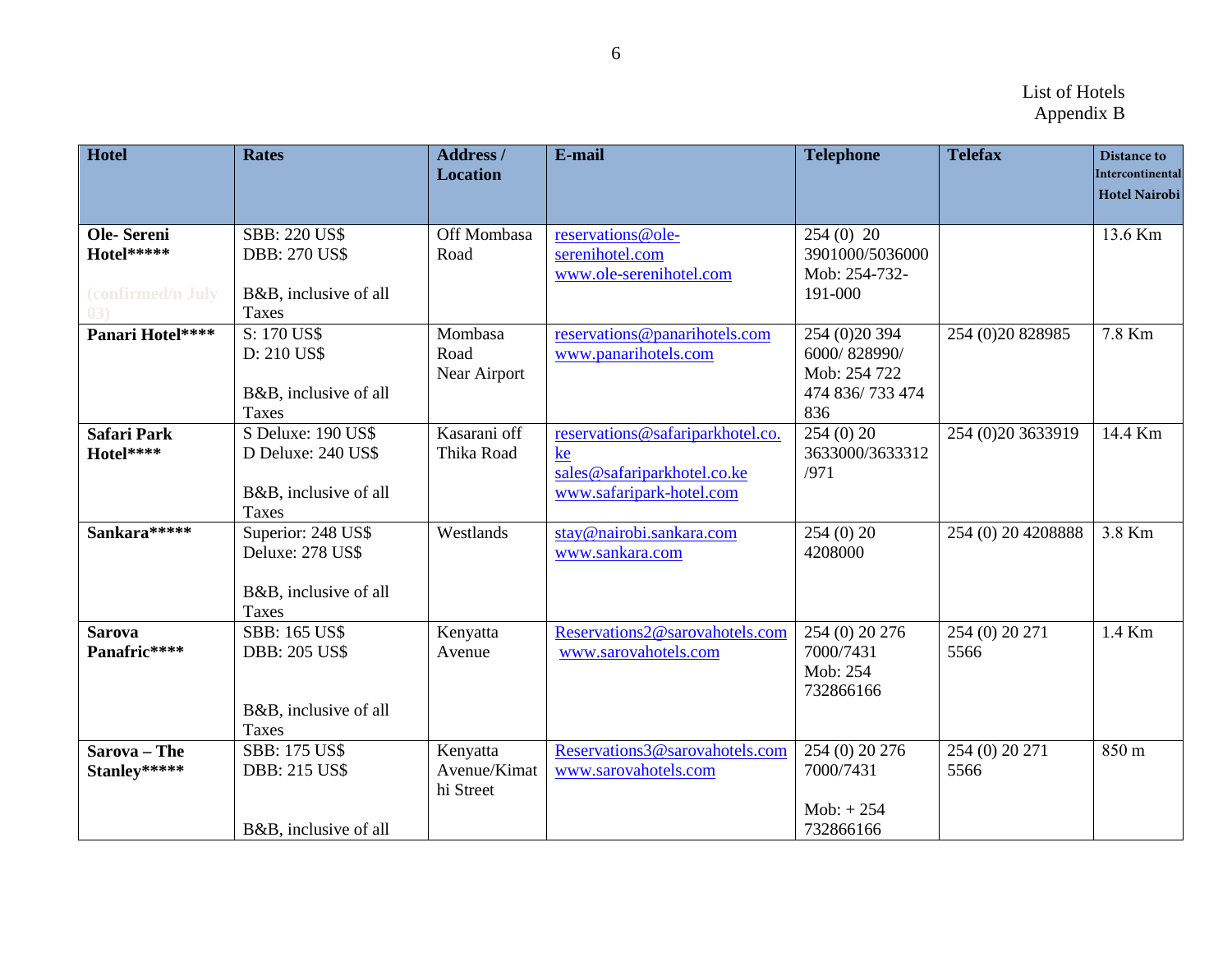| <b>Hotel</b>                                                 | <b>Rates</b>                                                                        | <b>Address</b> /<br><b>Location</b>                    | E-mail                                                              | <b>Telephone</b>                        | <b>Telefax</b>     | Distance to<br>Intercontinental<br><b>Hotel Nairobi</b> |
|--------------------------------------------------------------|-------------------------------------------------------------------------------------|--------------------------------------------------------|---------------------------------------------------------------------|-----------------------------------------|--------------------|---------------------------------------------------------|
|                                                              | <b>Taxes</b>                                                                        |                                                        |                                                                     |                                         |                    |                                                         |
| <b>Southern Sun</b><br><b>Mayfair</b><br>Nairobi****         | <b>SBB 215 US\$</b><br><b>DBB 230 US\$</b><br>B&B, inclusive of all<br><b>Taxes</b> | Parklands<br>Road and<br>Mpaka Lane                    | reserve@southernsun.co.ke<br>www.sarovahotels.com                   | 254 (0) 20<br>3740920/1<br>0722 205 508 | 254 (0) 203748823  | 3.6 Km                                                  |
| <b>Tribe-The Village</b><br>Market Hotel****                 | SS-260 US\$<br><b>DD 330 US\$</b>                                                   | Village<br>Market<br>Shopping<br>Centre/Gigiri<br>Area | reservations@tribehotel-<br>kenya.com<br>www.tribe-hotel.com        | 254(0)20<br>7200000                     | 254 (0) 20 7200110 | 11.1 Km                                                 |
| <b>Villa Rosa</b><br>Kempinski*****                          | SS 256 US\$<br><b>DD 286 US\$</b><br>B&B, inclusive of all<br><b>Taxes</b>          | Westlands                                              | Reservations.nairobi@kempinski<br>.com<br>www.kempinski.com/nairobi | 254 20 3603000                          |                    | 2.4 Km                                                  |
| <b>Windsor Golf</b><br><b>Hotel and Country</b><br>$Club***$ | Deluxe: 180 US\$<br>Suite: 220US\$<br>B&B, inclusive of all<br><b>Taxes</b>         | Off Kiambu<br>Rd                                       | reservations@windsor.co.ke<br>www.windsorgolfresort.com             | 254 (0) 20<br>8562300/8562500           | 254 (0) 20 8563322 | 15.3 Km                                                 |

**SBB = Single, Bed and Breakfast**

**DBB = Double, Bed & Breakfast**